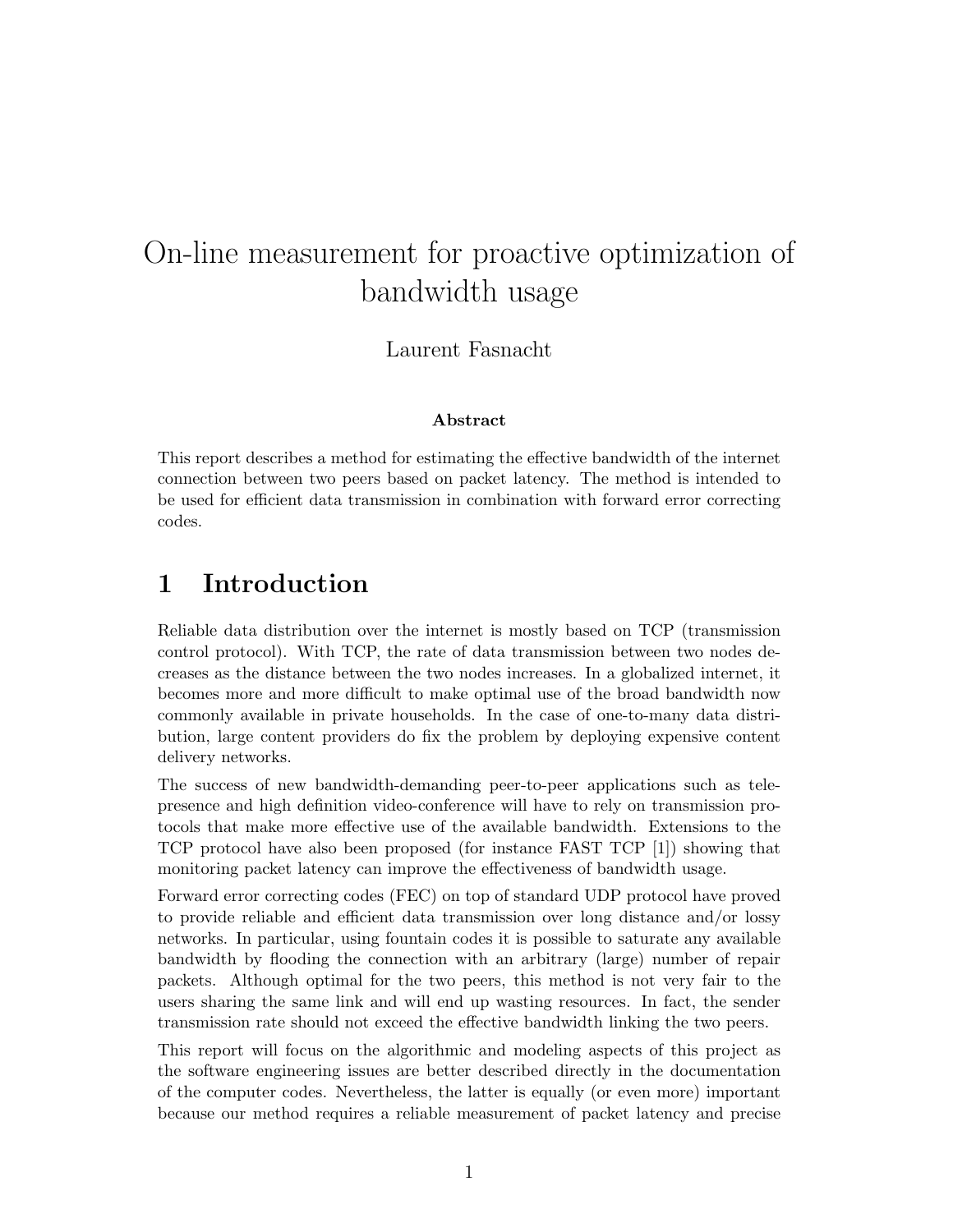control over transmission rates that can only be achieved with a very careful design of the programs.

## 2 Model

In the internet, two peers are connected through a series of physical links. The maximum speed at which the two peers can communicate (capacity of the channel) is at most the speed of the slowest link. As the network is a shared medium, the effective capacity of the connection may change at any time: there can be changes in the concurrent usage of the slowest link, or a different link can be affected by heavy load and hence become the new link with the smallest available bandwidth. The routes could also be reconfigured during transmission.

We model the network connection between the sender  $S$  and the receiver  $R$  at any given time  $t$  as in figure 1 using two parameters.

- 1. the effective bandwidth  $\alpha(t)$  which corresponds to the speed of the slowest link (bottleneck in the figure);
- 2. the size  $B(t)$  of a packet buffer located just before the slowest link;



Figure 1: The channel model

The packet buffer is not always present and its size can range from very small (barely measurable) to as large as a few seconds worth of data at the speed of the corresponding link. Large buffers can avoid packet loss when data is transferred in short bursts, but they can also have a negative effect on the performance of TCP for large data transfers and on application requiring real time data transmission (small jitter).

We assume that the channel parameters do not significantly change too often over time. In particular, we assume that they will remain reasonably constant over a period of time that is considerably larger than the time we need to run our measurements. The measurements should also take only a fraction of the transmission time and be repeated periodically. In practice, as we are mostly interested in usages when at least one of the peers is in a private household, the weak link is often the broadband connection of either the sender or the receiver, and the parameters will change only when someone else in the same household is using the same broadband connection.

We also assume that, when the channel is running below capacity, the packet loss rate and latency are roughly constant<sup>1</sup>. Finally, we assume that all network buffers are

<sup>&</sup>lt;sup>1</sup>More precisely, we assume that their values are normally distributed with small dispersion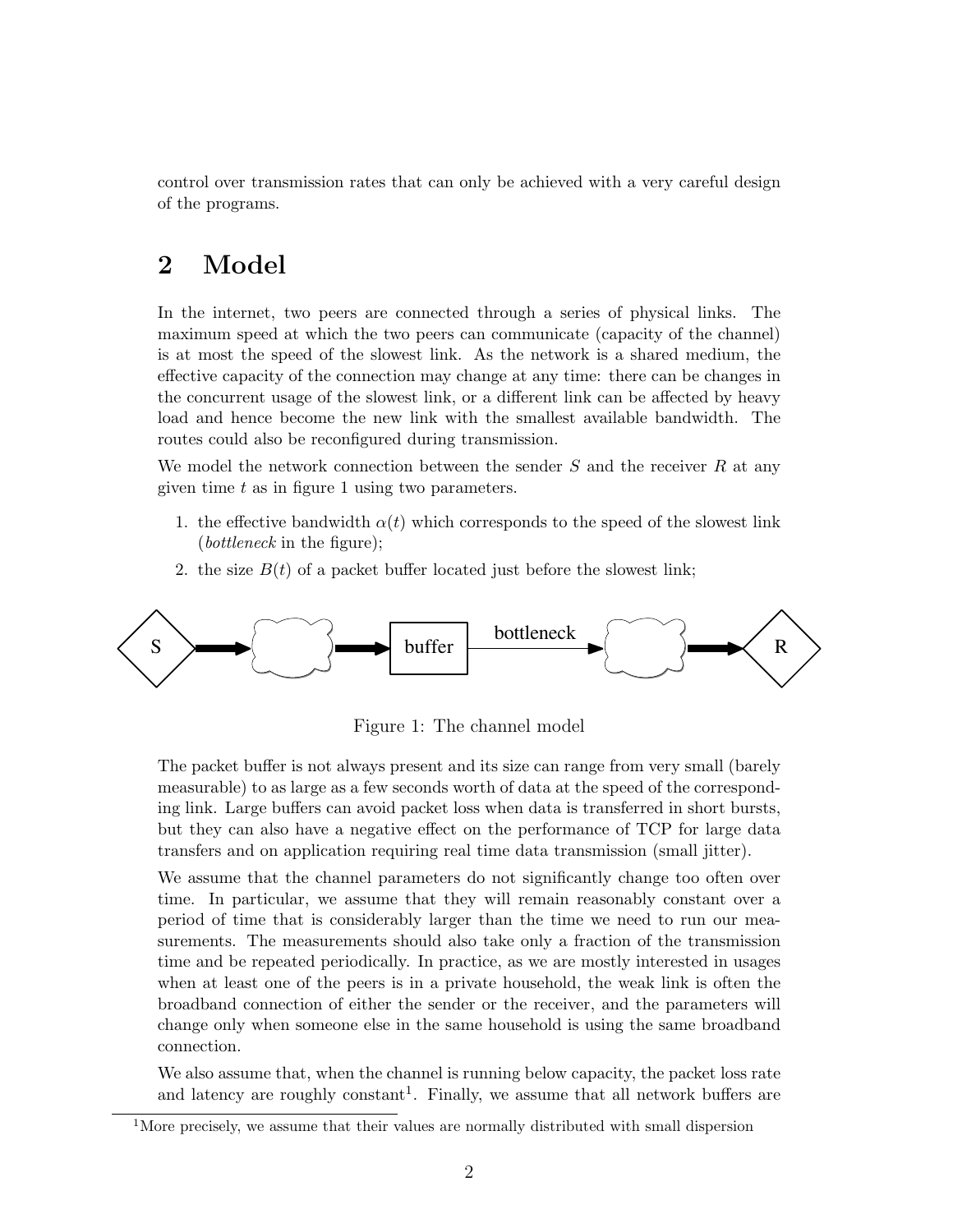simple FIFO queues so that there is no systematic packet reordering. Nevertheless, our implementation is indeed quite robust and will work also in the presence of sporadic packet reordering.

In the remainder of the report we will discuss the case in which there is an observable packet buffer. The case with very small or absent packet buffer can be treated in a similar way using the packet loss rate instead of the packet latency.

## 3 The method

The idea is to determine at what rate we are sending relative to the channel capacity by observing the latency of received packets. If we are sending at a rate that is below capacity, the buffer queue is kept empty and all packets should arrive with minimal latency. On the other hand, if we are sending at a rate that is higher than the channel capacity, the packets will be queued in the buffer and latency will increase. When the buffer is full, new packets are discarded.<sup>2</sup>



### 3.1 Probe

Figure 2: Changing sender rate to probe packet latency

Consider the case depicted in figure 2 where the sender is transmitting at a rate  $\beta$ , lower than the available bandwidth<sup>3</sup>  $\alpha$ .

While keeping the average rate unchanged, we probe the packet latency by varying the instantaneous rate as a square wave pulse such that for a short period of time

<sup>&</sup>lt;sup>2</sup>As a matter of fact, some network appliances are configured to start dropping a fraction of the arriving packets as soon as the buffer starts filling.

<sup>&</sup>lt;sup>3</sup>The case where  $\beta > \alpha$  is essentially symmetrical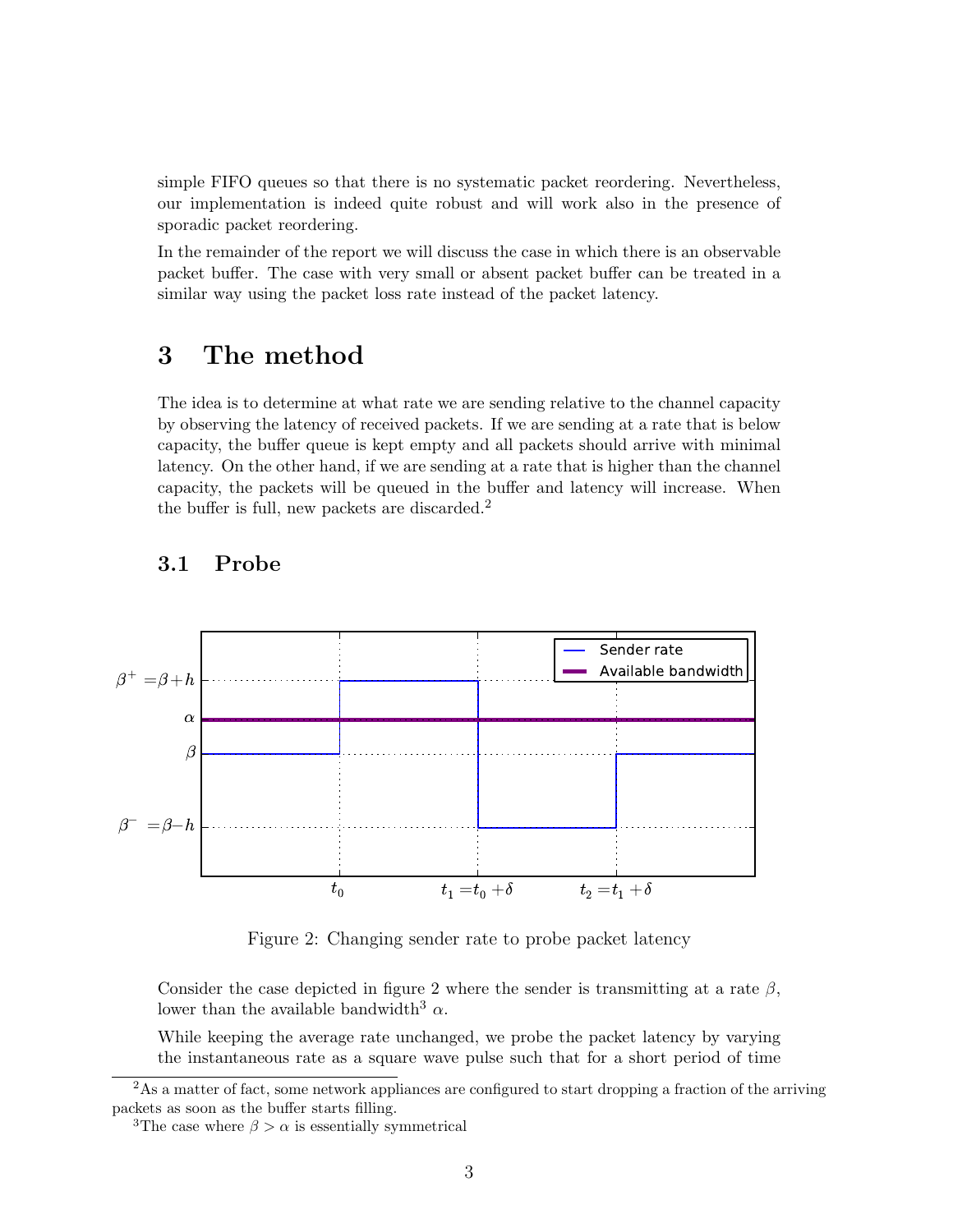δ, we are actually sending at higher rate than the available bandwidth  $(β<sup>+</sup> > α)$ . We expect the latency to increase in the first time interval while the buffer is being filled and then decrease when the rate is lowered until the buffer is empty again. Of course, if the rate step h is too small and  $\beta^+ < \alpha$  we will not observe any change in the latency and will repeat the experiment with a larger step.

The packet latency is obtained on the receiver by comparing the time instants at which packet where received  $t_i^r$  relative to the time at which packets where sent  $t_i^r$ :

$$
\Delta l \doteq \Delta t^r - \Delta t^s \doteq (t_2^r - t_1^r) - (t_2^s - t_1^s) \tag{1}
$$

where all time intervals are relative so that there is no need to synchronize the clocks of the two peers. Similarly, the receiver will communicate back to the sender only rate values that are measured in terms of the known rate  $\beta$ . Therefore, there is no need to negotiate the units used to express  $\beta$ .

### 3.2 Expected outcome

In the figures in page 15 and 16, we represent how we expect the latency and the packet loss rate to change during the probing experiment in the case  $\beta \leq \alpha$ , and  $\beta > \alpha$  respectively. Since for each experiment we expect two time intervals where the latency is not constant, we have two independent measures that can be combined to increase the precision or to discard the experiment if the two measures are not consistent.

The key idea is that if the link bandwidth remains constant during the experiment, then the buffer will fill (or empty) at a rate equal to the difference between the transmission rate and the available bandwidth  $\alpha$ . In the  $\beta \leq \alpha$  case, during a time interval  $\Delta_1$  after the beginning of the experiment  $t_0$ , the amount of data b in the buffer will increase linearly in time at a rate equal to the excess rate  $g^+ \doteq \beta^+ - \alpha$ :

$$
b(t) = g^+(t - t_0) + b(t_0)
$$
\n(2)

Assuming that the queue is a simple FIFO, a packet entering the queue will experience an extra latency equal to the time needed by the slow link to dispatch the data already queued:

$$
l(t) = \frac{b(t)}{\alpha} = \frac{g^+}{\alpha}(t - t_0) \doteq \frac{\beta^+ - \alpha}{\alpha}(t - t_0)
$$
\n(3)

Therefore, with a linear regression on the measured latency, we can estimate  $g^+$  and hence the available bandwidth  $\alpha$ . The formulas for the quantities of interest are easily determined and are summarized in the tables on pages 15 and 16 in the appendix as a reference for the implementation.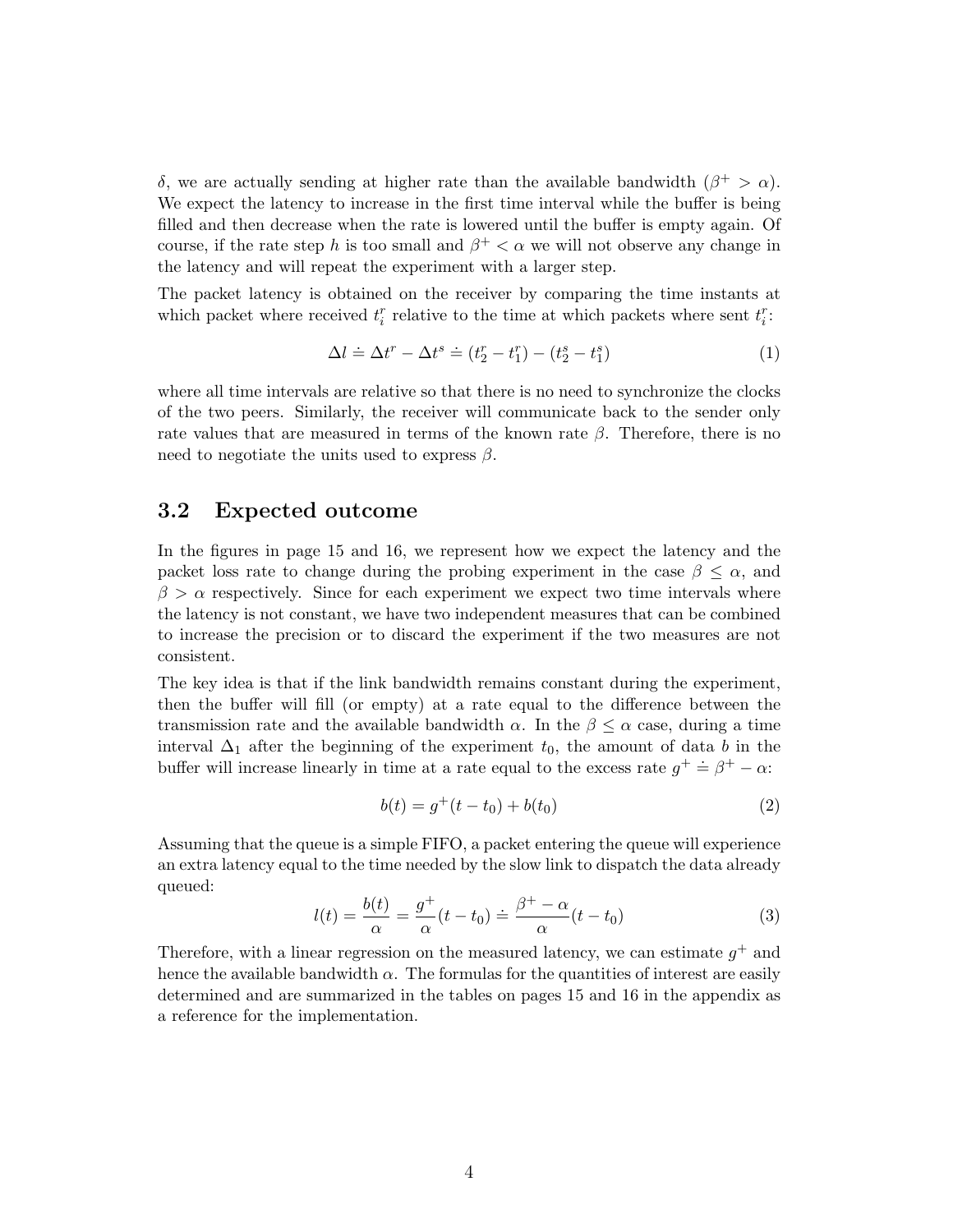## 4 Method details

### 4.1 Protocol

There are two channels: the data channel, and the service channel.

The data channel is supposed to transport the actual transmission data using some FEC on top of standard UDP. The packets are tagged with a timestamp and with a monotonic increasing packet id that is used to compute blocks and symbol index for FEC and also to eventually avoid packet reordering problems.

The service channel makes use of TCP for reliably transferring short messages (signals) between the two peers. For example, the service channel is used by the sender S to communicate  $\beta$  to the receiver R. The following is an example session flowing in the service channel  $($ > is from S to R, and  $\le$  is from R to S)

```
> At <timestamp t in the future>, I'll set the rate to X
> At <timestamp t' in the future>, I'll set the rate to Y
> At <timestamp t'' in the future>, I'll set the rate to Z
[...]
< At <relative timestamp (i.e. +10s)>, set the rate to U
> At <corresponding timestamp>, I'll set the rate to U
```
Note that the sender communicates to the receiver the time instant when the rate  $\beta$ is changed. These are expressed in the sender's internal clock that is the same used for time stamping the packets. In this way the receiver knows what was the actual  $\beta$ when a given packet was sent. On the other hand, the receiver sends instructions to the sender using relative time intervals so that the actual time is always computed by the sender for consistency.

### 4.2 Algorithm overview

The procedure to estimate the available bandwidth consists of five steps.

- 1. Detect change-point candidates;
- 2. Merge change-points that are too close;
- 3. Compute linear regression parameters on all the intervals between changepoints;
- 4. Combine and refine regressions to get the final fit of the response to the probe;
- 5. Estimate the bandwidth combining the information from the various slopes;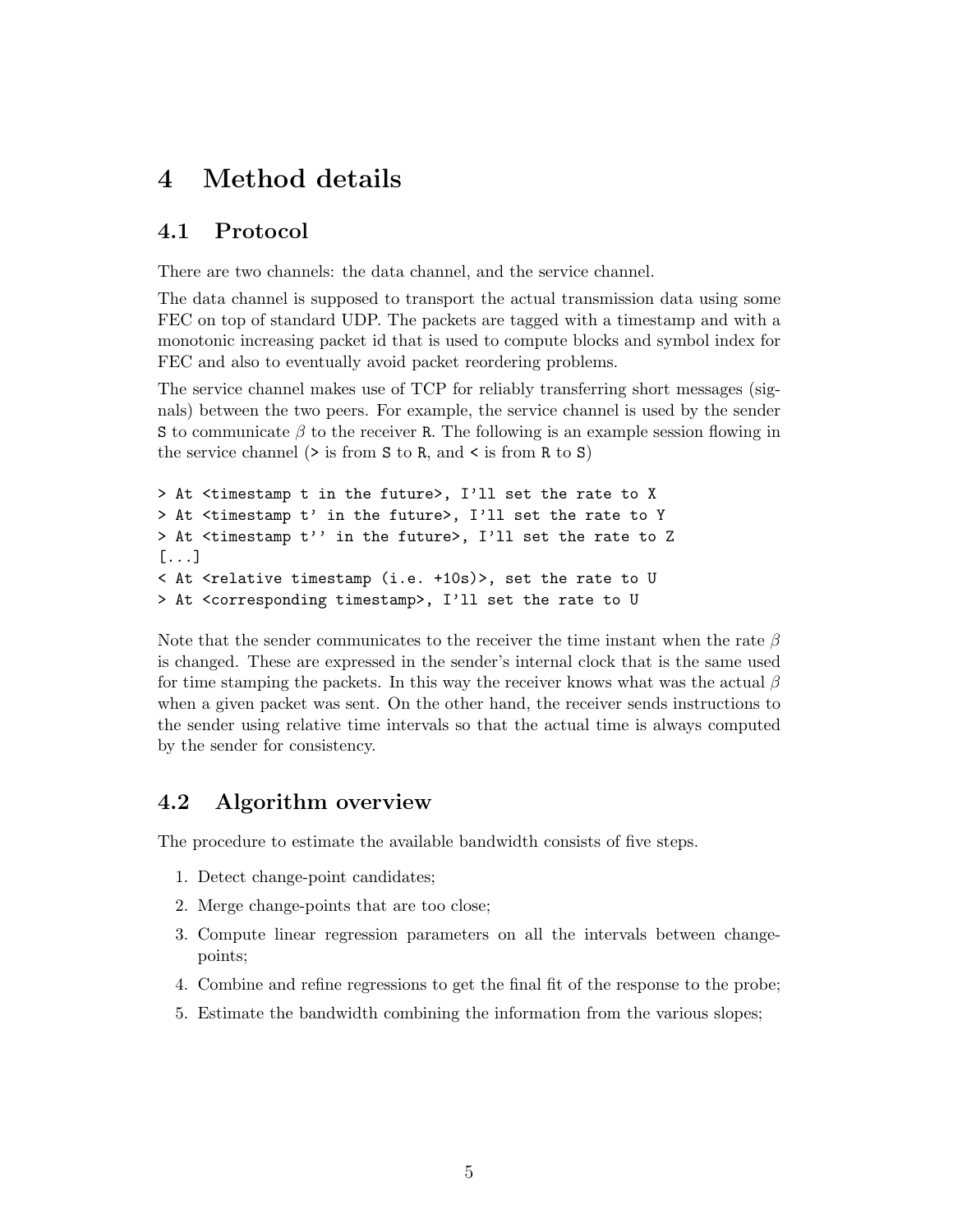### 4.3 Algorithm

#### 4.3.1 Data preparation

The probing experiment consists in varying the sending rate as a square wave pulse. We define a *time segment* as a time interval where the sending rate is constant. When the receiver R gets the data concerning  $\beta$ , it builds a list of time segments that will be used as a base for all calculations. Received packets are assigned to the active time segment and stored together with their ids as well as sent and received timestamps. Assuming no (or very little) packet reordering, as soon as a packet belonging to the next time segment is received, the current (active) segment is closed, and the algorithm for bandwidth estimation is executed.

Most of the change point algorithms are detecting changes on the mean value. As we are interested in the points where the slope of the latency changes, we use the derivative of the data. Therefore, we first compute the relative latency for each packet, and then do a numerical derivative with respect to the packet id.<sup>4</sup>

We feed the change point detection algorithm with the sequence of derivatives,  $\{t\}_{1 \leq i \leq n}$  by  $(t_1 = 0)$ :

$$
t_i := \frac{y_{i+1} - y_i}{p_{i+1} - p_i}
$$

where  $\{p\}_{1\leq i\leq n}\in\mathbb{N}$  the sorted sequence of packet ids, and  $\{y\}_{1\leq i\leq n}\in\mathbb{N}$  the sequence of relative latencies.

#### 4.3.2 Change-points detection

Usually, change point algorithms consist of two parts. At first, a list of possible change-points is generated. Afterward, the good change-points are selected by mean of statistical tests. We are only interested in the first step, because we do not have a guess on how the data is distributed around its average value. On the other hand, we have a very strong a-priori information about how the latency should behave, and we can use this knowledge to decide whether a change-point can be considered as "valid" or not. The filtering of change-points is performed on-line and has to run as fast as possible in order to avoid disturbing the latency measurement. Statistical tests can be too expensive to compute.

After testing several alternatives, we have chosen to base our algorithm on the first part of the binary segmentation algorithm [2], with normal distribution. In practice, for the sequence  $\{t_i\}_{1\leq i\leq n}$  and  $1 \leq k, l \leq n$ , we define the following likelihood function:

$$
M(k, l) \mapsto -\frac{1}{2} \left( \sum_{j=k}^{l} t_j^2 - \frac{(\sum_{j=k}^{l} t_j)^2}{l - k + 1} \right)
$$

<sup>&</sup>lt;sup>4</sup>we use the packet id instead of timestamp because it avoids floating point exceptions by construction. At this stage, we are not interested in the actual value of the slope.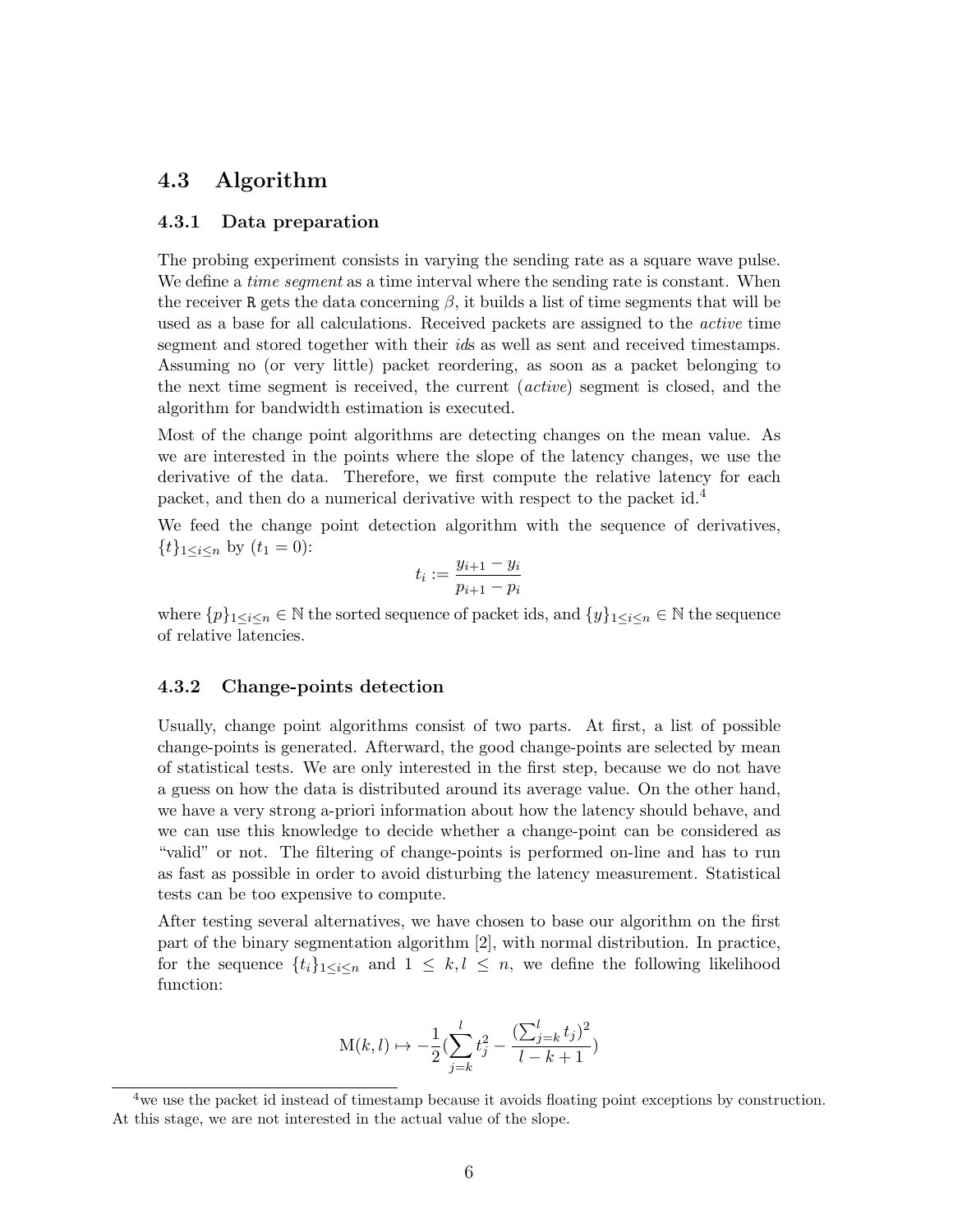and we use the following algorithm to return the change-points candidates:

### Algorithm 1 Returns at most Q change-points in  $\{t_i\}_{1\leq i\leq n}$

```
1: \tau \leftarrow \{n\}2: \omega \leftarrow 13: while |\tau| - 2 < Q and \omega \notin \tau do
 4: \tau \leftarrow \tau \cup {\omega}5: \lambda_{\text{max}} = -\infty6: \omega = 17: for i = 1 \rightarrow n do
 8: k^- \leftarrow \max_{j \in \tau, j \leq i} j9: k^+ \leftarrow \min_{j \in \tau, j > i} j10: \lambda \leftarrow M(k^-, i) + M(i+1, k^+) - M(k^-, k^+)11: if \lambda_{\text{max}} < \lambda then
12: \lambda_{\text{max}} \leftarrow \lambda13: \omega \leftarrow i14: end if
15: end for
16: end while
17: return \tau
```
The value of Q should be large enough to be sure to find all potentially interesting change-points, but also not too large because we need to keep the running time reasonable even in the worst case. In our case,  $Q = 10$  seems to be a good compromise.

It's important to note that it is possible to write a very efficient implementation where line 10 is vectorized by pre-computing the partial sums and redefining M as follows:

$$
M(k,l) \mapsto -\frac{1}{2} \left( (v_l - v_{k-1}) - \frac{(u_l - u_{k-1})^2}{l - k + 1} \right) \tag{4}
$$

where  $u_i := \sum_{j=1}^i t_i$ ,  $v_i := \sum_{j=1}^i t_i^2$ ,  $u_0 := 0$ , and  $v_0 := 0$ .

#### 4.3.3 Filtering change-points

Let's call  ${c_k}_{1\leq k\leq m}$  the sorted list of change-points (i.e.  $c_k \leq c_{k+1}$ ) including the two time interval boundaries  $c_1 = 1$  and  $c_m = n$ . Each pair of successive change points determines a time interval on which we are going to run a linear regression.

Too short time intervals are merged with their respective shortest neighbor hence discarding the change point between them. The algorithm used is the following: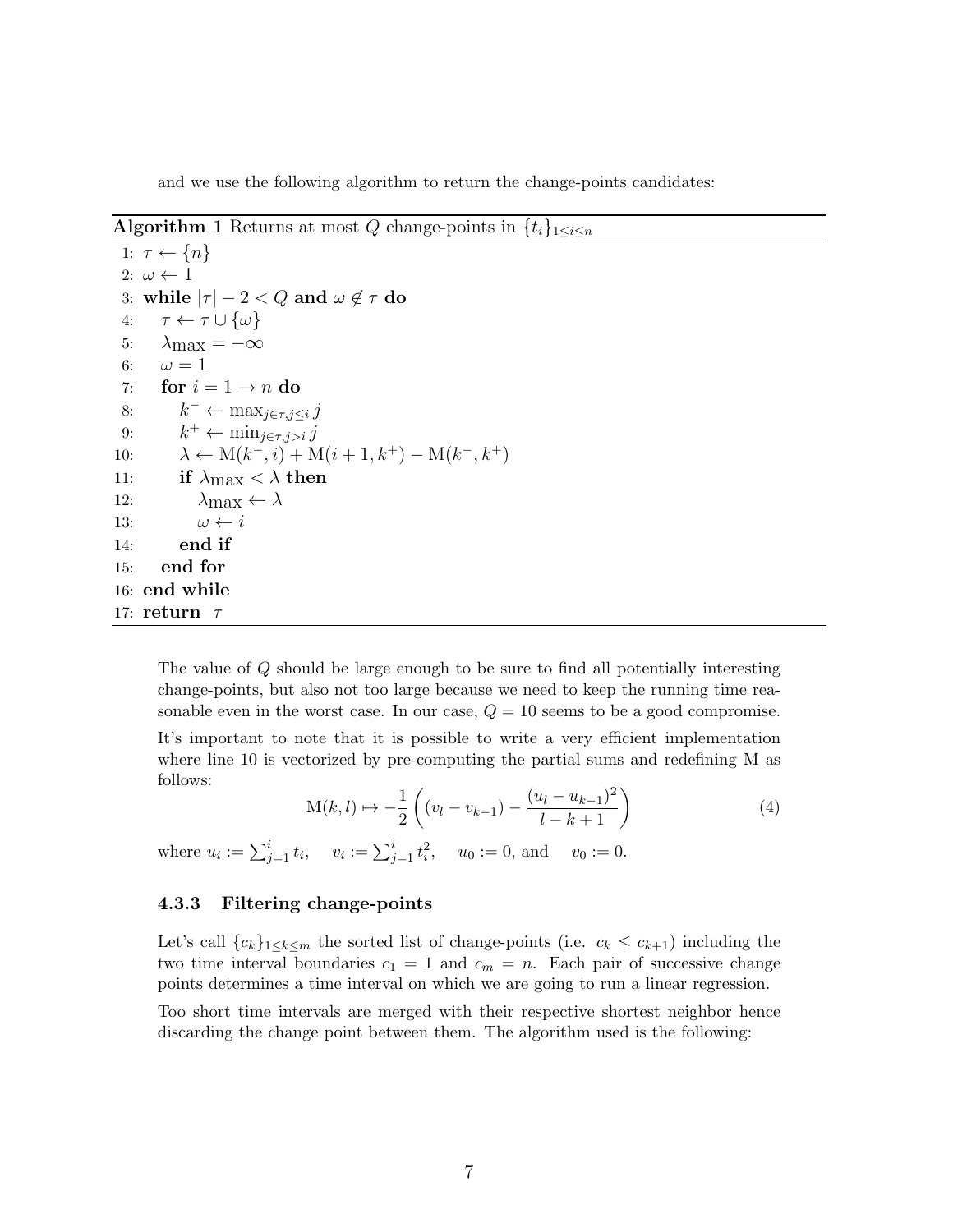Algorithm 2 Remove change-points from  ${c_k}_{1\leq k\leq m}$  which interval is smaller than some constant  $\xi$ , the number of points

1: while  $\exists k$  such that  $c_{k+1} - c_k < \xi$  do 2: if  $c_{k-1} - c_k < c_{k+2} - c_k$  (assume  $c_0 = 1$  and  $c_{m+1} = n$ ) then 3: Delete  $c_k$  from the sequence 4:  $m \leftarrow m - 1$ 5: end if 6: end while 7: return  ${c_k}_{1\leq k\leq m}$ 

#### 4.3.4 Linear regression

We fit the  $n = c_{k+1} - c_k + 1$  latency measures  $\{(x_i, y_i), i \in [1, n]\}$  between two successive change points  $c_k$ , and  $c_{k+1}$  with a straight line  $f(x) = mx + h$ . In this simple case, the least square method reduces to computing the regression parameters m and h by solving the  $2 \times 2$  linear system  $Ap = b$  where

$$
p = \begin{bmatrix} h \\ m \end{bmatrix}, \quad A = \begin{bmatrix} n & \sum_i x_i \\ \sum_i x_i & \sum_i x_i^2 \end{bmatrix}, \quad b = \begin{bmatrix} \sum_i y_i \\ \sum_i x_i y_i \end{bmatrix}
$$
 (5)

Note that merging two regressions (*e.g.*, for joining two subsequent time intervals into a single one) is an inexpensive operation if we keep the As and bs in memory because we just have to cumulate the sums by adding the corresponding matrices.

**Algorithm 3** Compute  $A \in \mathbb{R}^{2 \times 2}$  and  $b \in \mathbb{R}^2$  such that  $A \cdot [h, m]^\mathsf{T} = b$ , where  $y = mx + h$ is the least square regression line between  $c_k$  and  $c_{k+1}$ 

```
a_{11} \leftarrow c_{k+1} - c_k + 1a_{12} \leftarrow 0, a_{22} \leftarrow 0, b_1 \leftarrow 0, b_2 \leftarrow 0for i = c_k \rightarrow c_{k+1} do
     a_{22} \leftarrow a_{22} + x_i^2a_{12} \leftarrow a_{12} + x_ib_1 \leftarrow b_1 + y_ib_2 \leftarrow b_2 + x_i \cdot y_iend for
return A =\begin{bmatrix} a_{11} & a_{12} \\ a_{12} & a_{22} \end{bmatrix}, b =\lceil b_1 \rceilb_21
```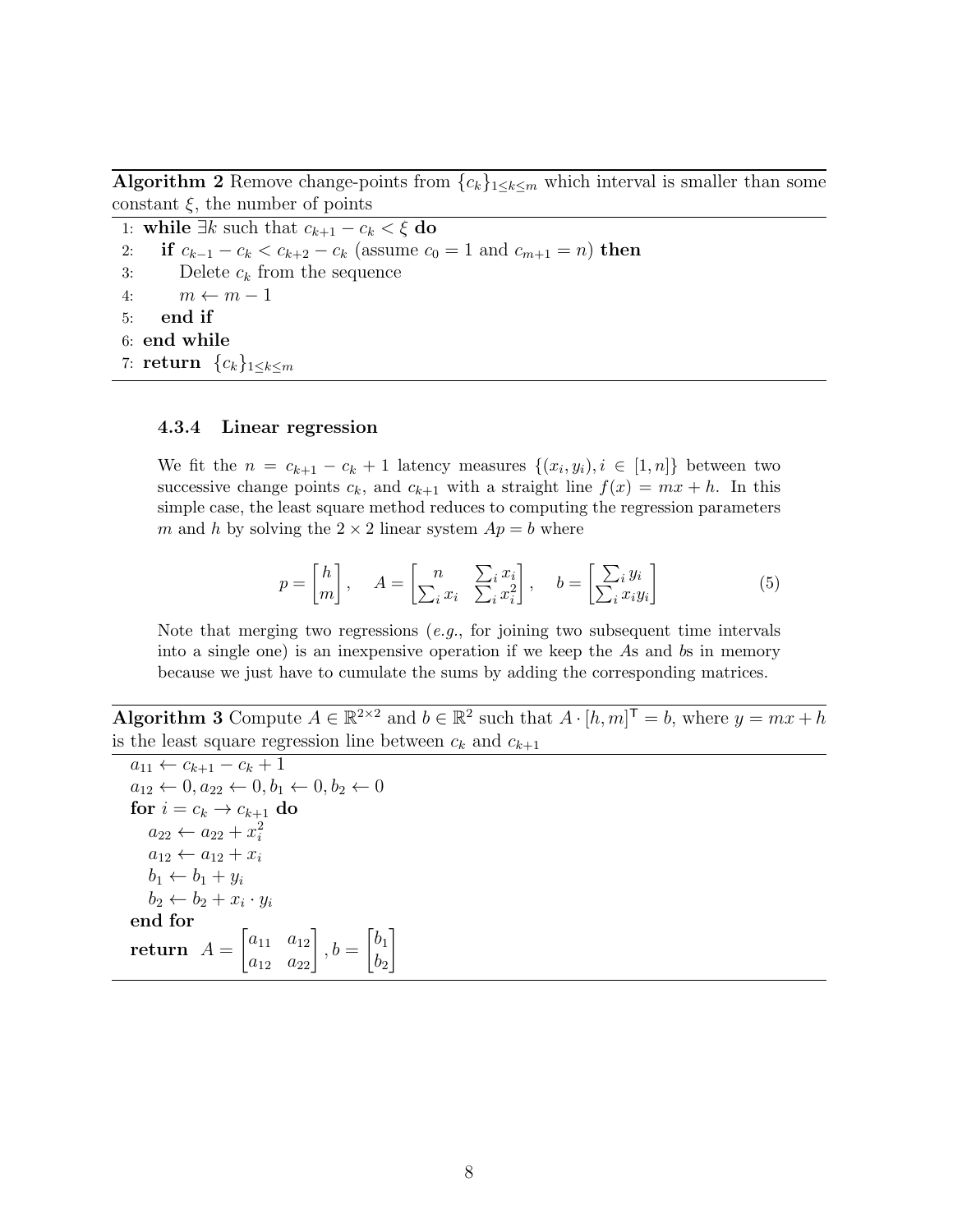

Figure 3: Selection of the line best fitting the latency data. First the two lines with three segments are selected, then the one with the smallest  $\Gamma$  is kept. As expected, the selected line is the one having the smallest sum of square residuals S.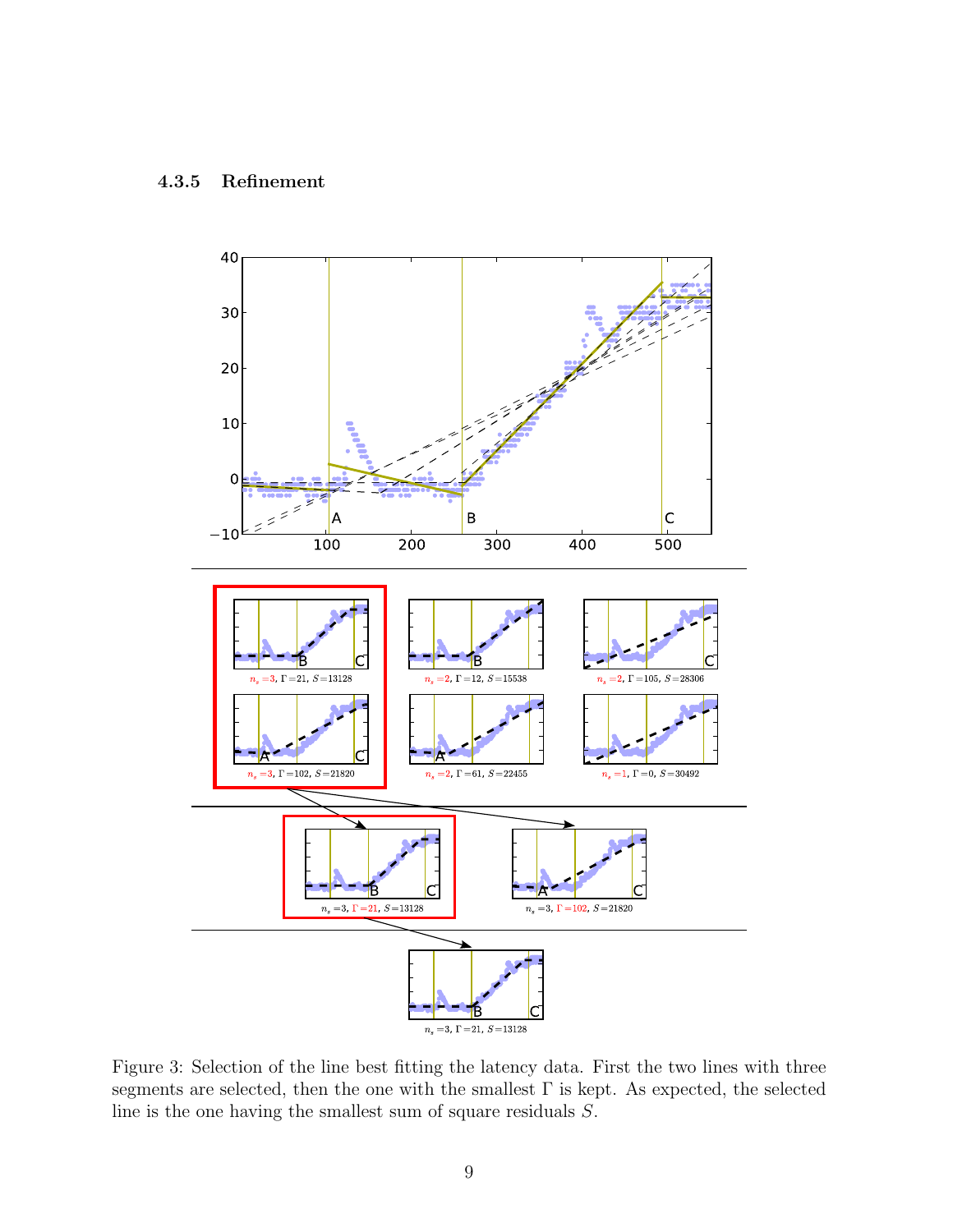The next step consists in refining the set of change-points based on how the response of the latency to the probe is expected to be. An example of our procedure is depicted in figure 3.

Consider, for example, the first time segment of an experiment where  $\beta < \alpha$  (the case  $\alpha > \beta$  is essentially symmetrical). We expect the latency to immediately start increasing and then eventually stay constant once the buffer is full. In fact, we have observed situations in which the latency remains constant for a short time before starting to increase.<sup>5</sup> Therefore, we model our response on the latency with a continuous line consisting of up to three straight segments:

- 1. an optional flat segment (when an excess traffic burst is tolerated);
- 2. a mandatory oblique segment (while the buffer is filling up);
- 3. an optional flat segment (once the buffer is full).

where a segment is considered flat if its slope is smaller thans a given threshold.

We first enumerate all possible combinations that are compatible with our response model and then we sort them according to the following criteria:

- 1. those with highest number of segments are selected;
- 2. those with smallest  $\Gamma$  (see figure 4) are selected;
- 3. those with steepest slope are selected;
- 4. the one with largest memory address is selected.

The criteria are applied one after the other till there remains only one candidate. In practice step 3 and 4 are almost never used.

The selection between two lines with the same number of segment is done by comparing the distance Γ between the selected change point and the crossing point of the two segment as described in figure 4.

This procedure gives very good results and is considerably less expensive than computing the sum of square residuals for each candidate.

<sup>&</sup>lt;sup>5</sup>This is the case when the bandwidth of the slowest link is limited artificially (as for most of the ADSL or cable connections) but the limitation is enforced with a little delay, hence allowing for short traffic bursts.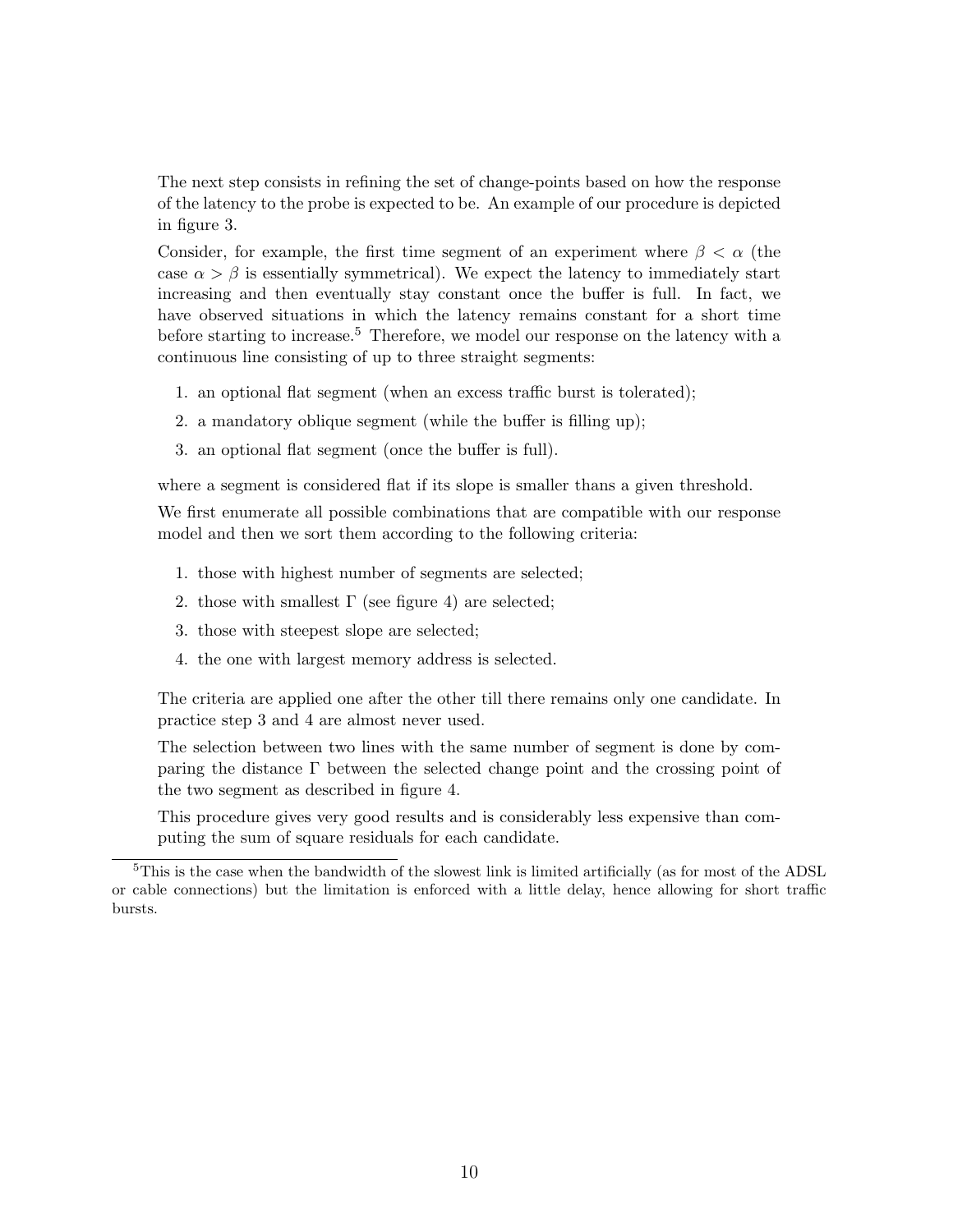

Figure 4: The time interval  $\Gamma$  is defined as the distance between the change point indicated by the red line, and the intersection between the purple and green lines that are obtained fitting the data before and after the change point.

## 5 Examples

In this section, we present two examples to show the algorithm in action.

### 5.1 Real-world cable connection

The first example is shown in figure 5. The data was measured on a household cable internet connection providing a nominal upload bandwidth of 7 Mb/s (which corresponds to about 910 packets/s). It is interesting because it presents most of the features discussed above. In particular,

- there is a burst between 50ms and 300ms (this justifies the need of a changepoint detecting algorithm),
- the change-point candidate at 170ms was discarded because of the large Γ value, and
- the bandwidth estimate is in close agreement with the nominal value also verified by a saturation test.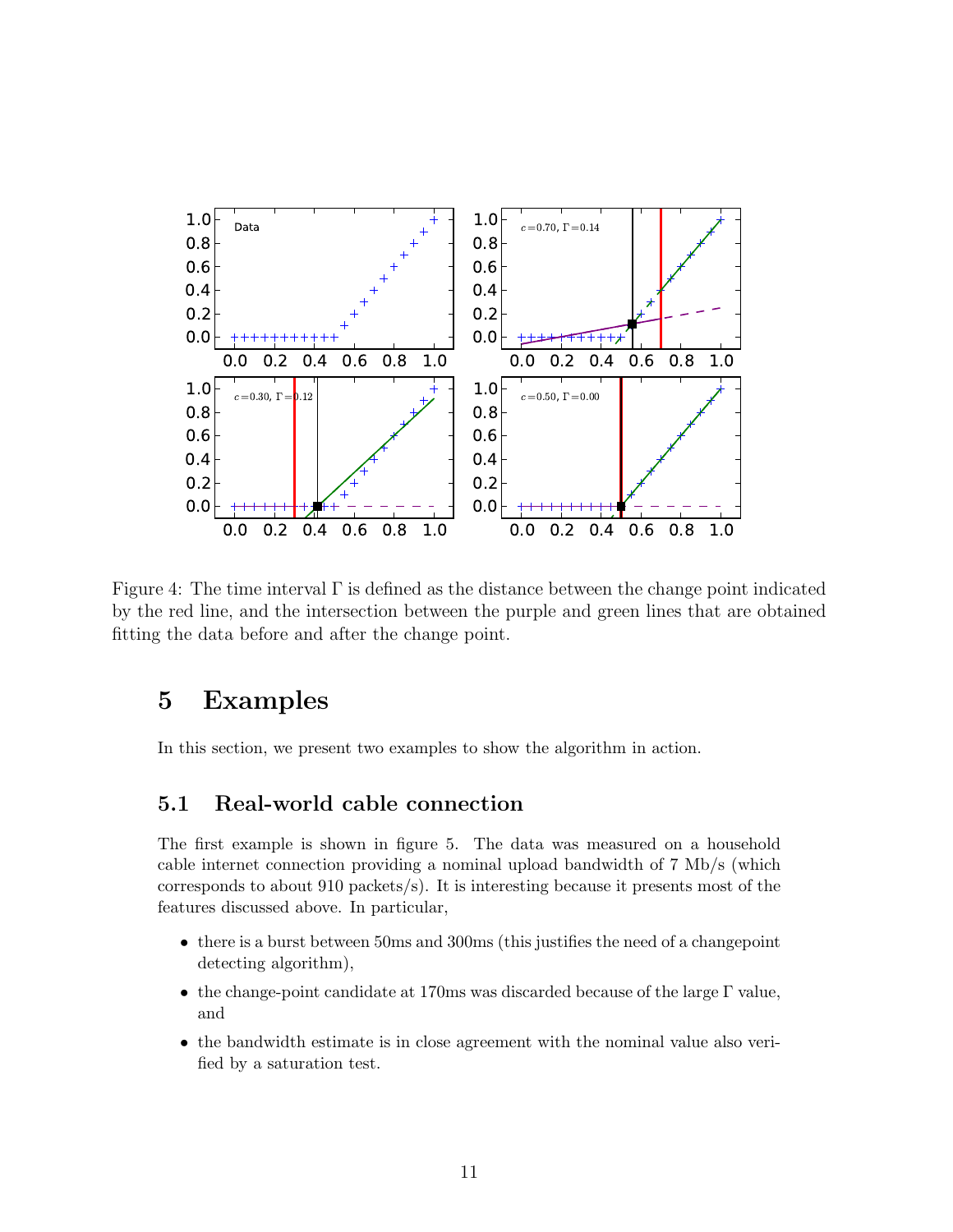

Figure 5: Measurement of the upload bandwidth of a cablecom internet connection

### 5.2 Controlled case using the simulator

The second example is shown in figure 6 and is based on a test case generated by an ad-hoc simulator where we can control the parameters of the model (bandwidth and buffer size) as well as the noise. With this example we can show how the bandwidth estimation converges to the actual value after few probing experiments.

The channel bandwidth is fixed at 100 KB/s while the initial send rate is set at 110 KB/s. Since in this case  $\beta > \alpha$ , at the very beginning of the simulation the buffer is already filling and the latency is increasing.

Note that although we obtain a very good estimation of the bandwidth by fitting the very first latency increase, we deliberately keep the initial rate till the buffer is full in order to show (test) how the algorithm behaves in the saturated case.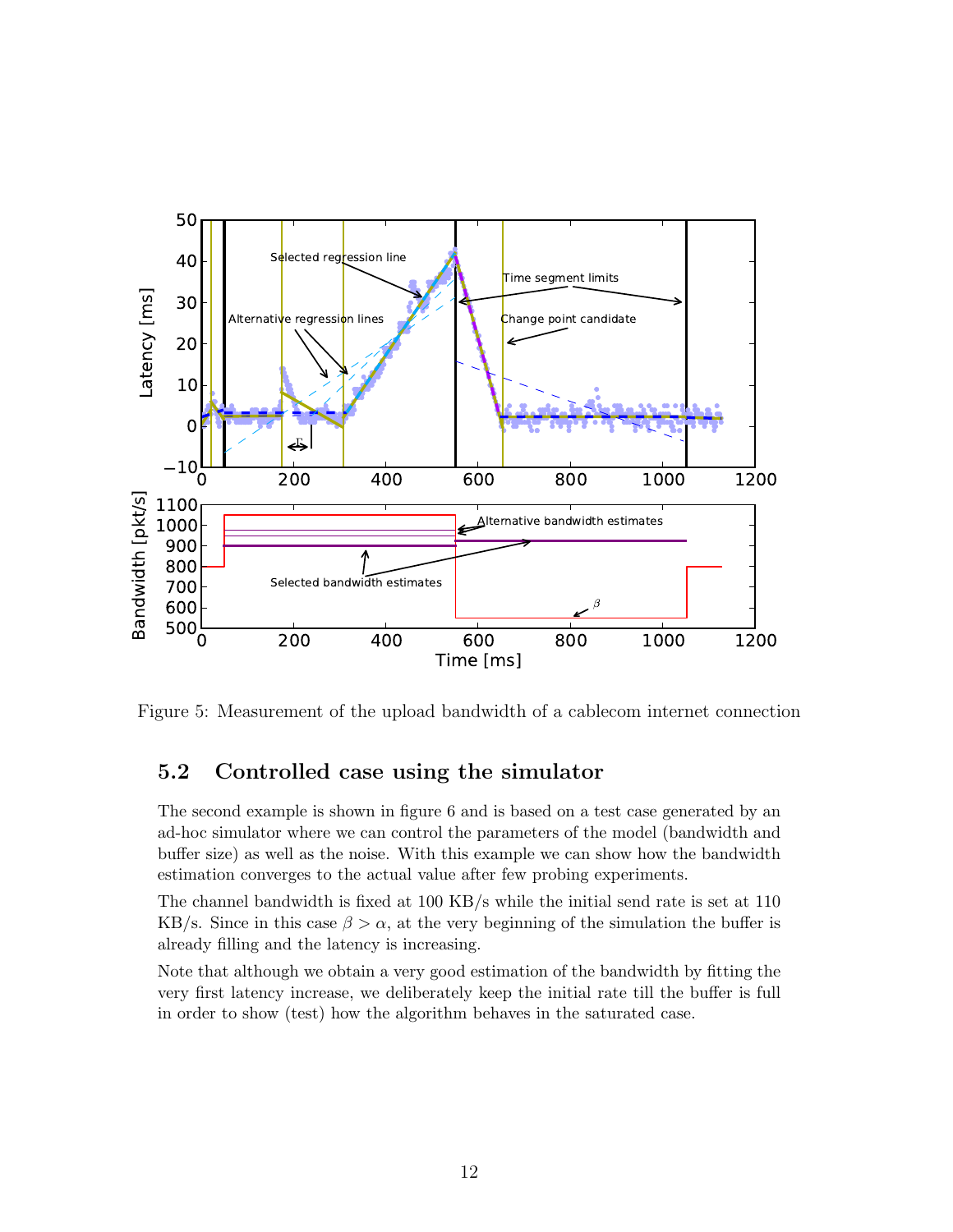

Figure 6: Results of the algorithm run on-line in the simulator

## 6 Conclusion

We presented an on-line algorithm to estimate the bandwidth effectively available between two peers. The method is based on latency and can be implemented very efficiently. We believe that, combined with other methods (as those based on packet loss), it could make a robust and reliable system.

Future improvement will consist in implementing fallback methods, improving detection of changes between experiments, and defining more precise criteria to detect imprecisions in the results.

We also plan to test our system in many different situations by providing a web service where the software can be downloaded and the measurement results can be accumulated.

Finally, an element that remains to be studied is how our system behaves in presence of other systems for improving bandwidth usage.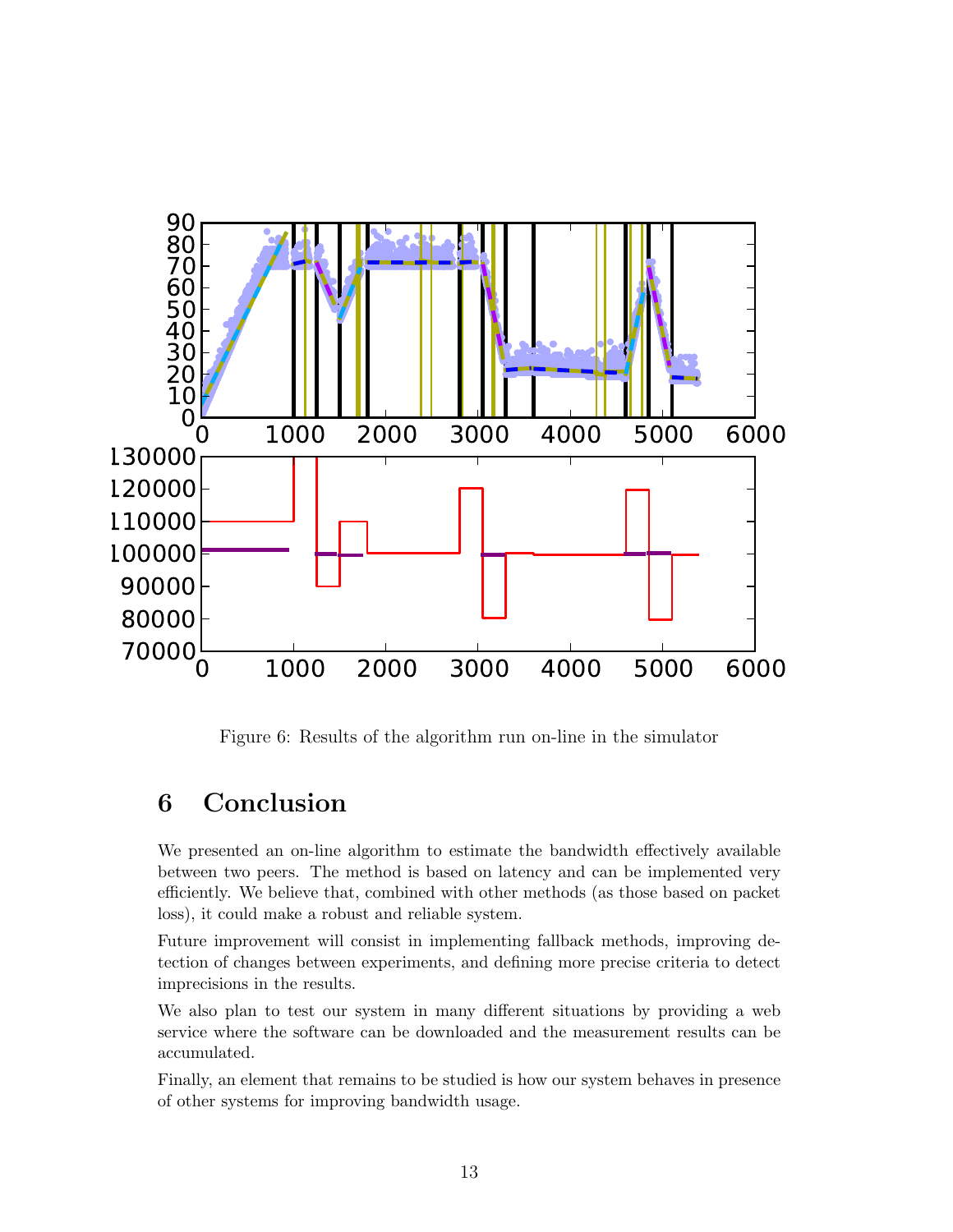## References

- [1] Wei, David X.; Jin, Cheng; Low, Steven H. and Hegde, Sanjay FAST TCP: motivation, architecture, algorithms, performance In *IEEE/ACM Transactions* on Networking, 14(6):1246-1259, Dec 2006
- [2] A. J. Scott and M. Knott. A Cluster Analysis Method for Grouping Means in the Analysis of Variance. In Biometrics, Vol. 30, No. 3, (Sep., 1974), pp. 507-512

## 7 Acknowledgments

The author humbly thanks Dr Giovanni Cangiani for his precious suggestions, especially during the writing of this report.

## Appendix

In this appendix we explain some of the notations and formulas used for the implementation of our system.

The time intervals are obtained from the following expressions (note how the two cases considered are in fact very similar):

|                                                                | case $\beta \leq \alpha$                 | case $\beta > \alpha$                                                                   |
|----------------------------------------------------------------|------------------------------------------|-----------------------------------------------------------------------------------------|
| max fill level:                                                | $=$ min $(B, g^+\delta)$                 |                                                                                         |
| min fill level:                                                |                                          |                                                                                         |
| time for filling:                                              | $\Delta_1 = \min(\frac{B}{a^+}, \delta)$ | $\psi = \max_{B \to \psi} (0, B + g^{-} \delta)$<br>$\Delta_2 = \frac{B - \psi}{g^{+}}$ |
| time for emptying: $\Delta_2 = \frac{\omega}{-a^-} \le \delta$ |                                          | $\Delta_1 = \min_{B \to b} (\frac{B}{-g^-}, \delta)$                                    |

where

 $\delta$  is the width (duration) of the send rate step;

h is the height of the send rate step;

 $B$  is the available buffer size;

 $\alpha$  is the available bandwidth;

 $\beta$  is the average (steady state) transmission rate and  $\beta^+ \doteq \beta + h$ ,  $\beta^- \doteq \beta - h$ ,  $g^+ \doteq \beta^+ - \alpha$ ,  $g^- \doteq \beta^- - \alpha$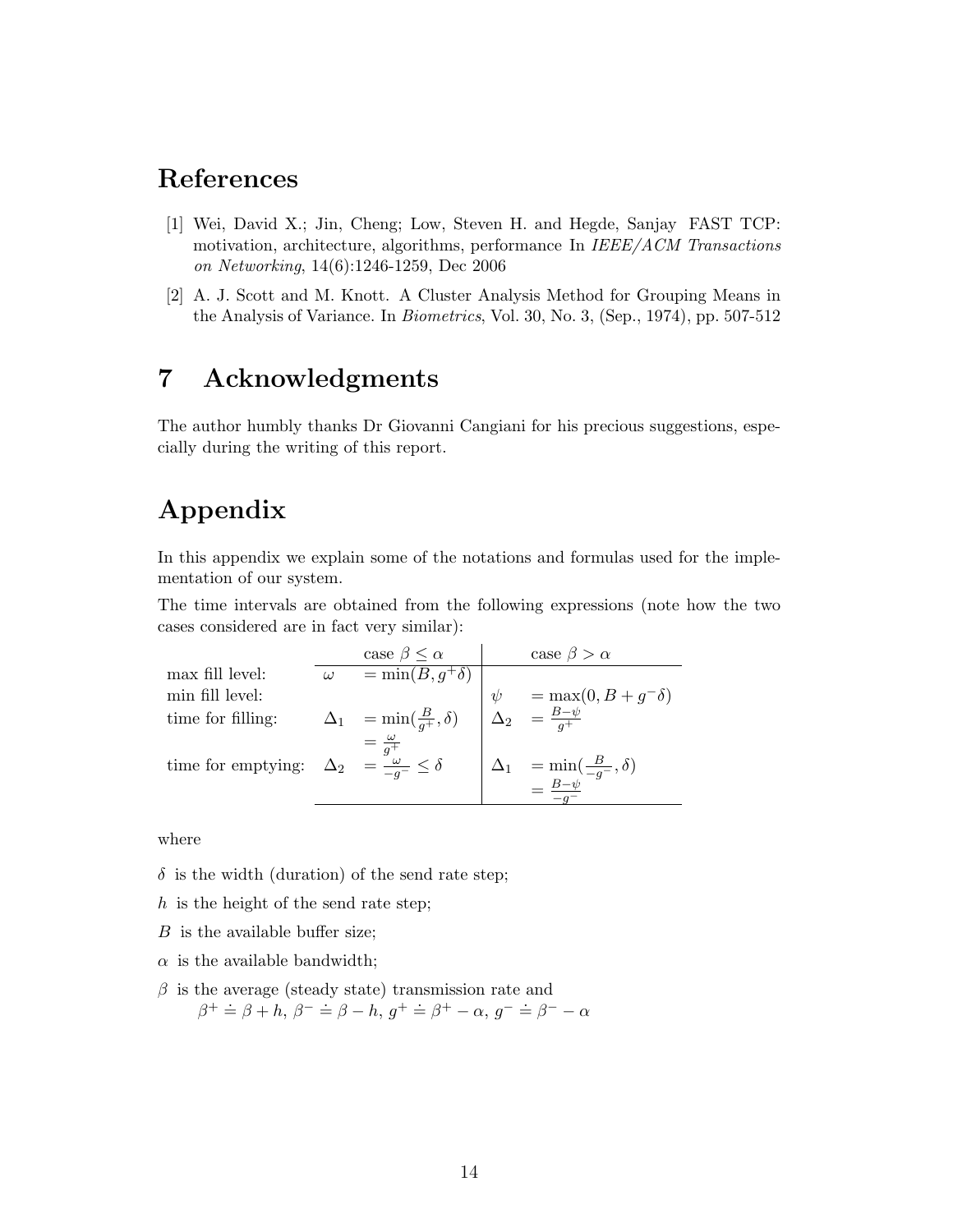

 $\beta \leq \alpha$ :